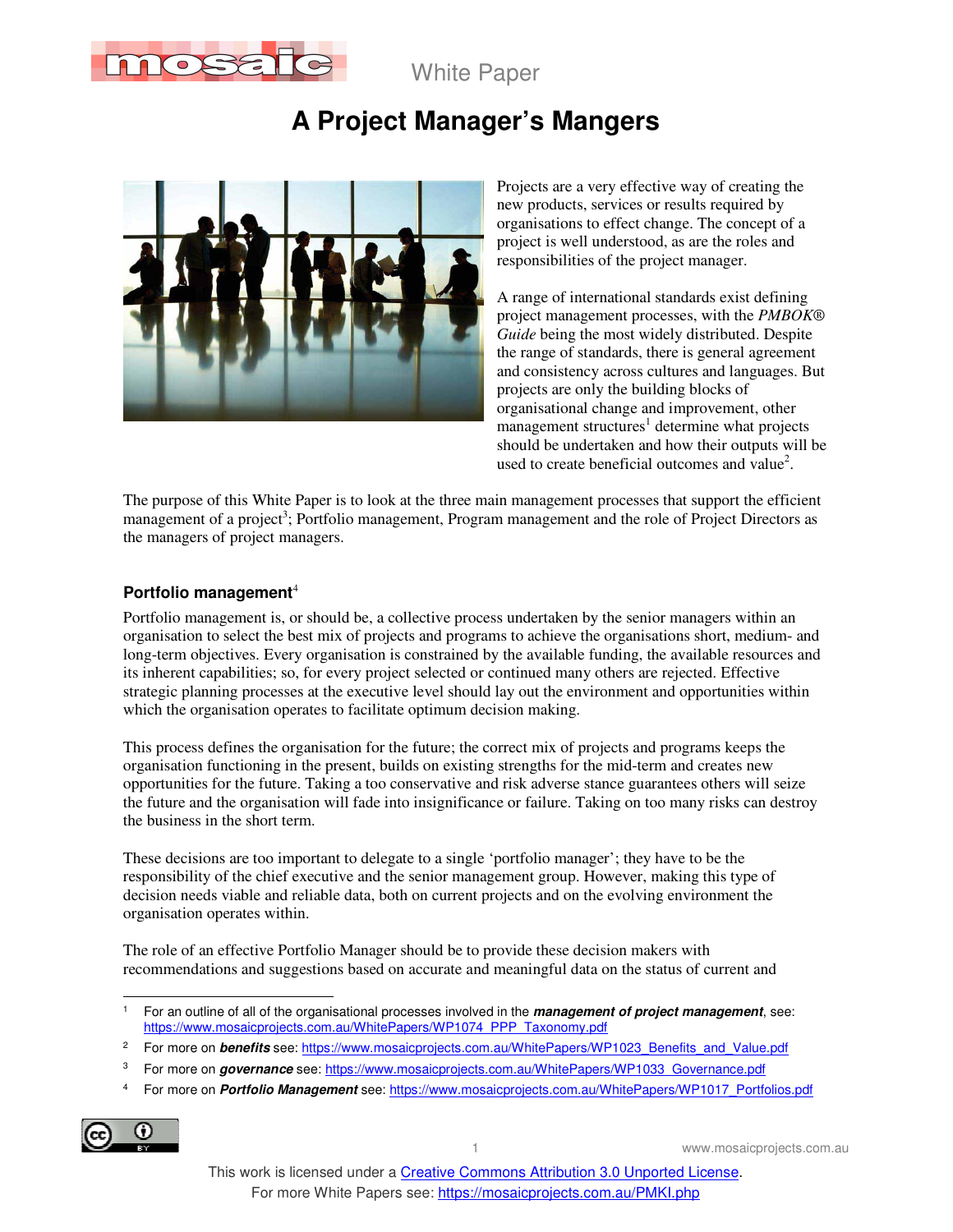# White Paper



proposed projects and programs. In this context, meaningful data refers firstly to the alignment of the projects and programs to the organisation's strategic objectives and secondly the value contribution expected from the project's outputs; on time and/or on budget are largely irrelevant other than to appreciate the impact of any variance on the value currently expected as a consequence of effectively deploying the project's outputs.

Portfolio management requires an effective PMO structure<sup>5</sup> to gather analyse and manage the information flows from current and proposed projects and programs. However, given the executive decision-making role the Portfolio Manager supports, within an ethical governance framework, it is probably inappropriate for the same person to be directly involved in the management of the projects and programs.

From the perspective of a project or program manager, whilst the Portfolio Manager should have little or no input to the day-to-day running of the work, he or she is a key stakeholder and the critical aspect of managing the relationship is understanding the current value proposition of your project or program and making sure this is communicated effectively.

### **Program management<sup>6</sup>**

Programs are created to generate an enhanced business benefit that would not be achieved if the component projects were management separately. Whilst there are several different types of program<sup>7</sup> they all initiate and run multiple projects to obtain the additional benefits that would not be achievable if the projects were managed in isolation. Programs are quite different to large projects. Programs typically create multiple deliverables that achieve a range of benefits desired by the organisation. Whilst not as well defined a project, there is a strong consensus world-wide as to the role of the program manager and the purpose of programs.

If a project is part of a program, the Program Manager is the project managers direct line manager and will have significant involvement in the running of the project. Also, as the project is an integral part of the program, the project manager will be a key player in the program manager's team. This stakeholder relationship is probably the most important for the project manager to maintain as is the corresponding relationships between the program manager and her project managers.

### **Project Sponsor**<sup>8</sup>

The sponsor will normally be a senior manager with a relevant area of responsibility that will be affected by the outcome of the project. Where a project steering committee or 'project control board' exists, the Sponsor chairs this body and the committee fulfils some of the functions of the sponsor. Effective sponsorship is a key element in the successful delivery of projects and programs. This important role is defined in WP1031.

### **Project Director<sup>9</sup>**

The role of the Project Director has been somewhat overshadowed by the emergence of portfolio and program management; this is unfortunate. Project directors are managers of project managers. This role should be focused in two areas, firstly providing oversight and governance to projects that are outside of

<sup>9</sup> For more on **Multi-Project Management** see: https://www.mosaicprojects.com.au/WhitePapers/WP1077\_Multi-Project\_Management.pdf



2 www.mosaicprojects.com.au

<sup>-&</sup>lt;br>5 For more on **PMOs** see: https://www.mosaicprojects.com.au/WhitePapers/WP1034\_PMOs.pdf

<sup>6</sup> For more on **program management** see: https://www.mosaicprojects.com.au/WhitePapers/WP1076\_Program\_Management.pdf

<sup>7</sup> For more on **program types** see: https://www.mosaicprojects.com.au/WhitePapers/WP1022\_Program\_Typology.pdf

<sup>8</sup> For more on **project sponsorship** see: https://www.mosaicprojects.com.au/WhitePapers/WP1031\_Project\_Sponsorship.pdf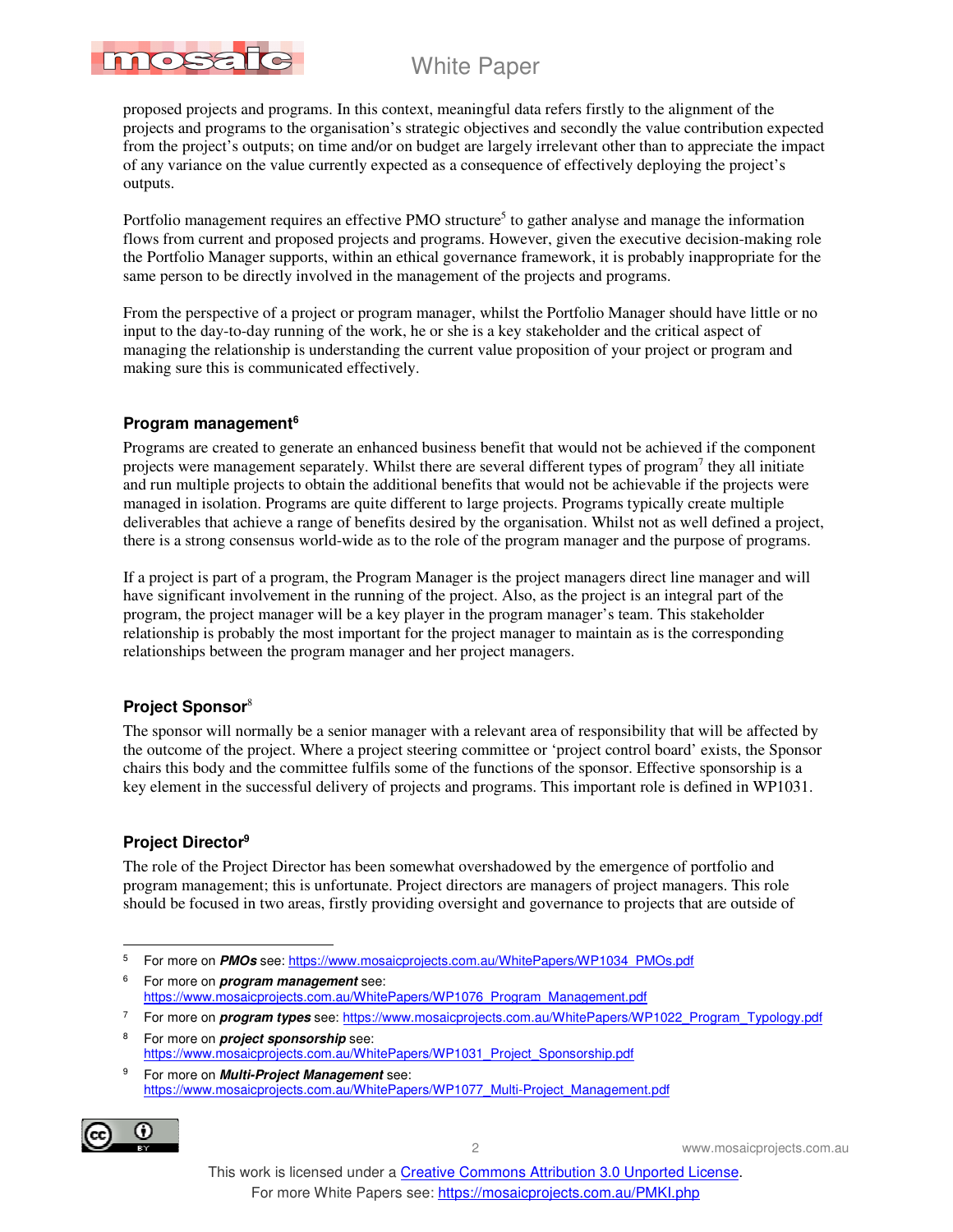# White Paper



programs (this is probably the majority), secondly providing management input to the organisation's project managers to help them develop and grow.

PMI recognise the role as the 'Manager of Project Managers' in composite and strong matrix organisations. AIPM as a 'Certified Practising Project Director' in their competency standards and RegPM credential structure. The role of the Project Director may be subsumed into an appropriate PMO as long as the PMO is focused on driving value and creating excellence, but is probably more closely aligned to supporting and being part of a departmental management structure.

Unfortunately at the moment, there is very little focus on this aspect of developing project management capabilities within an organisation. Unless there is a renewed focus on developing project managers and project management capabilities within an organisation it will rapidly lose any competitive advantage. Buying in 'talent' from elsewhere will become increasingly expensive and is largely counter-productive to the development of an effective corporate culture and enhanced organisational project management maturity. Where Project Directors exist, they are another important stakeholder for the project manager to work with.

### **Product management**

Product planners and managers are responsible for directing and managing the overall product lifecycle and/or the lifecycles of a group of related products (eg, shampoos). The role includes marketing and launching major products or upgrades and for directional guidance on which broad pillars/areas of the product range should developed over the next 2-3 years (triggering projects and programs to do the work). This person also goes to various conferences and gives high-level presentations on core value-propositions of products and often conducts lots of market research with existing and prospective customers. This role may equate to a project sponsor or the project's 'customer', or may be at a significantly higher level in the organisational hierarchy.

### **Senior management**

Many other senior managers may have a role in managing and supporting the project manager including technical and specialist managers (eg, engineering or finance, responsible for quality and conformance with policies) and functional managers (particularly in matrix organisations). A functional manager is a person who has management authority over an organizational unit such as a department within the organisation. Importantly, these managers frequently control resources needed by the project.

### **Advising upwards**

Each of the managers defined above are important stakeholders<sup>10</sup> and the project manager needs to effectively manage the relationships if their project is to be successful and the PM's career enhanced. Lynda Bourne's new book, *Advising Upwards: A Framework for Understanding and Engaging Senior Management Stakeholders* is focused on the skills needed to build and maintain robust relationships, focused on engaging the support of senior executives, understanding their expectations and managing them through targeted communication $11$ .

<sup>11</sup> For more on **the book** see: https://mosaicprojects.com.au/shop-advising-upwards.php



 $\overline{a}$ <sup>10</sup> For more on **managing stakeholders** see: https://www.mosaicprojects.com.au/WhitePapers/WP1007\_Stakeholder\_Cycle.pdf